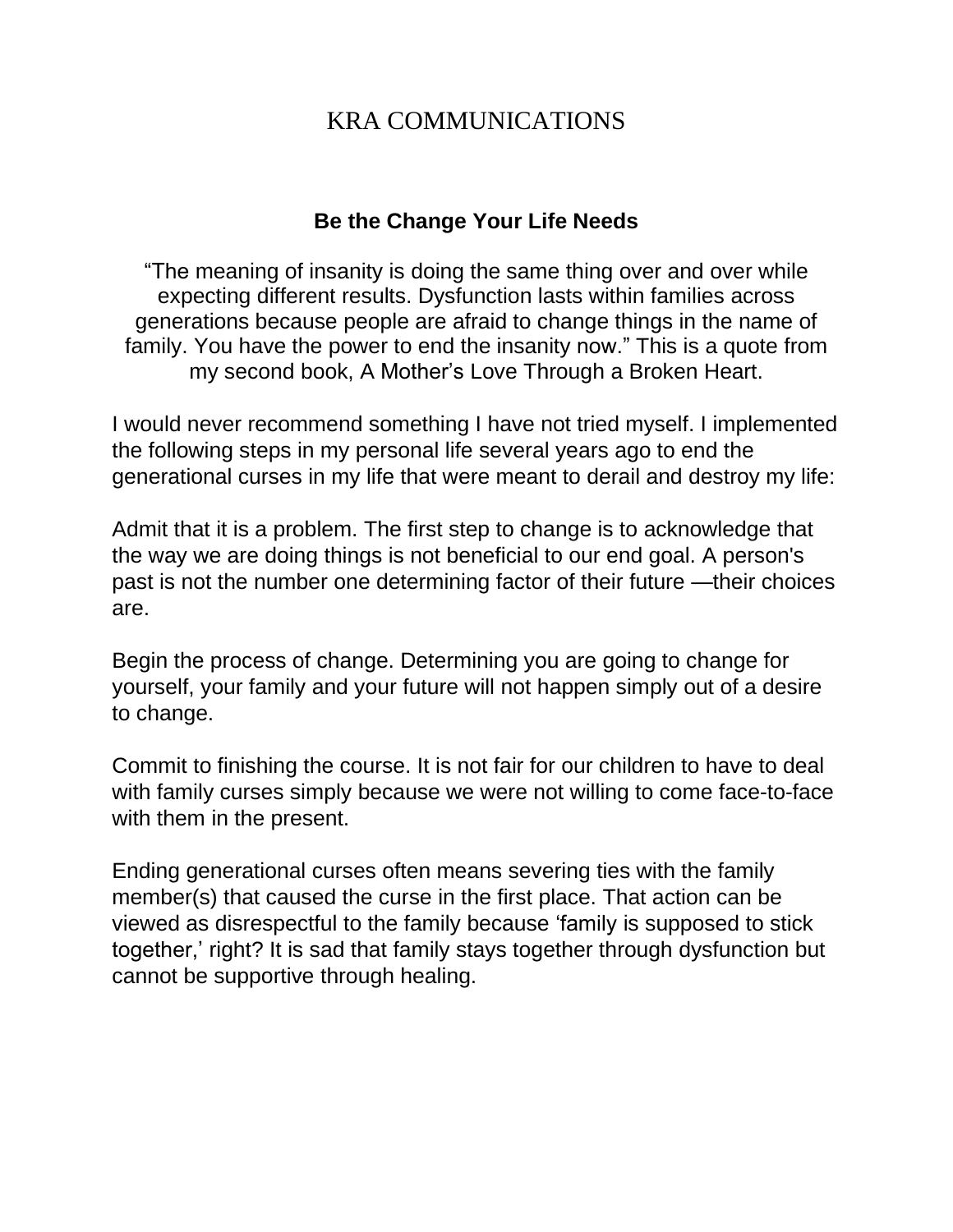*Licensed Master Social Worker (LMSW), Shameka Beeks, is dedicated to making a difference for those dealing with mental health issues who feel they do not have a voice. Through that mission, Beeks launched the #TEAMME mental health awareness initiative in 2016 that promotes the importance of doing what is necessary to live a fulfilling and purposeful life. She has been extremely active and passionate about spreading the word on the importance of mental wellness in the minority community. This initiative was created to eradicate the stigma associated with mental health issues, and to encourage those suffering in silence to seek help and access the resources needed to begin the process of restoration and healing.* 

*Beeks has been kind enough to lend her advice as a c*ontributing Mental Health Expert *to Kreative Korner so that we can help change the view of mental health issues, one click at a time. To connect with Beeks, please send your comments and/or questions to [kracommunications1@yahoo.com.](mailto:kracommunications1@yahoo.com)* 

### **Dear Friend,**

Go inward and be nice to yourself. You have been through a lot. If the world has beat you up, do not join in on the beating. Be kind and loving to yourself. Have some compassion for you, pray for you and literally take it one day at time. One foot in front of the other. Know you will fall on some days, but get up, dust it off and keep going. Learn how to celebrate and honor you. You must do it for yourself and not depend on anything outside of you to do it for you. Manifest

love within and trust me you will feel 1000% better about your life. Level up!

### **Dear Friend,**

We are often oblivious and/or accustomed to the toxic emotions and thoughts living inside of us. The thoughts and feelings about ourselves, others, and the world. These toxins are developed over time by our life experiences that ultimately shape us. We find ourselves in toxic relationships, we have loose boundaries, and we seek unhealthy attachments to things and people which ultimately become our habitual "normal" way of living. This can be hard to recognize and very painful to get rid of. It requires a truthful assessment of ourselves and letting go of the people and things that feed the toxic beast inside of us. When that voice inside whispers "I knew better" or "I deserve better" it is imperative to take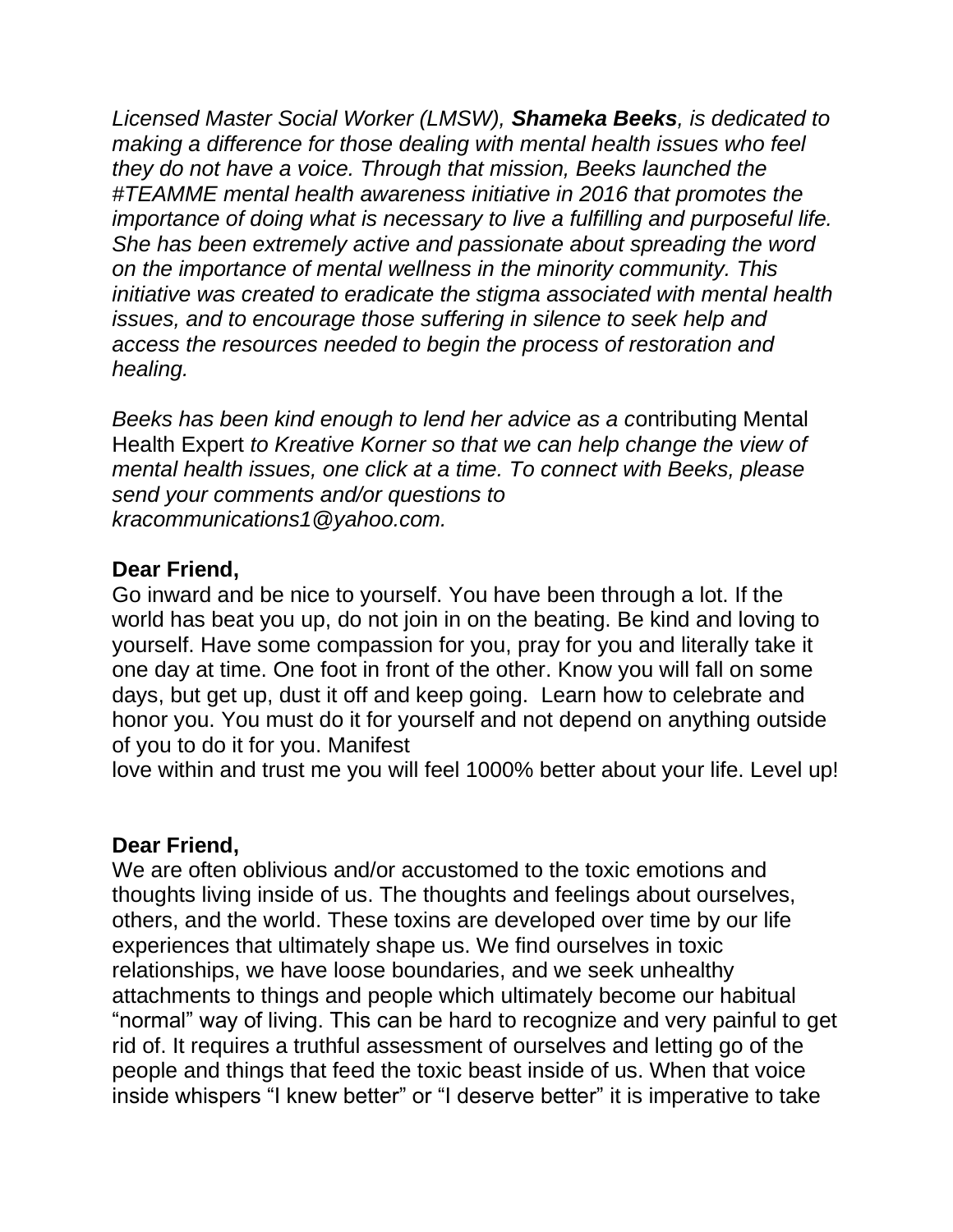the time to process what you are really saying to yourself because that is where the HEALTHY version of who we are is secretly hiding. That is what we are supposed to fight for.

# **Dear Friend,**

Unresolved childhood trauma will block you from receiving and giving love to yourself and others. Its negative effects are detrimental to building healthy relationships with those around you. Your coping skills are impacted and depending on your level of awareness your coping habits can be either helpful or harmful.

We all have issues. No one alive is the image of perfection. We are all works in progress journeying through life with the skills we have. The challenge is using your current skills to face the hard stuff. It can be extremely painful, and scary to relive those moments in time when you felt shame, guilt or even nothing at all. It makes you vulnerable all over again and who wants to be vulnerable, who has time to be vulnerable.

The issues you run into by not dealing with your childhood trauma causes you to become stuck in an unconscious cycle of abuse and neglect that is self-inflicted. You see the effects of self-abuse and self-neglect in the following ways:

- The unhealthy relationships you commit to
- How you let others treat you
- The negative things you believe about yourself
- Your inability to set and achieve goals
- Functioning in chaos
- High levels of stress
- Having no peace within
- Poor physical health

Some of your experiences and behaviors are causally related to the thoughts and feelings you have on the inside. If your inner world is holding onto childhood trauma that has not been resolved, your outer experience could reflect what you have suppressed.

Know that it is okay to seek help to safely deal with past trauma. It is the first step to healing, loving, and taking care of yourself, so that you can ultimately live your best life.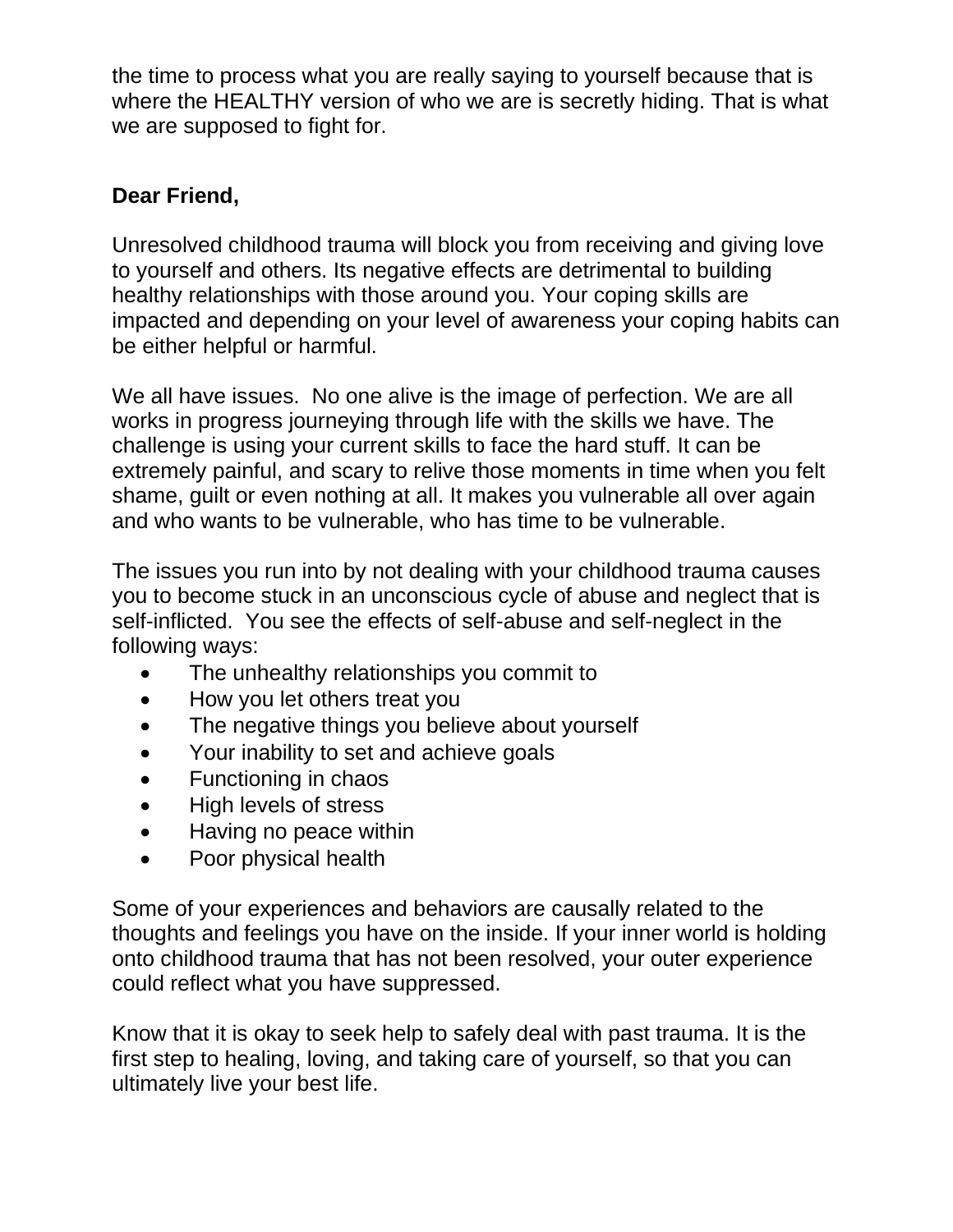### *Courtesy of Shameka T. Beeks, LMSW #TEAMME*

Mental Health Resources: National Alliance on Mental Illness (NAMI) NAMI Helpline 1-800-950-NAMI (6264) or info@nami.org

[https://www.psychologytoday.com/us/blog/mindful-anger/201706/4-ways](https://www.psychologytoday.com/us/blog/mindful-anger/201706/4-ways-childhood-trauma-impacts-adults)[childhood-trauma-impacts-adults](https://www.psychologytoday.com/us/blog/mindful-anger/201706/4-ways-childhood-trauma-impacts-adults)

<https://yourbrilliance.com/trauma/>

<https://youtu.be/95ovIJ3dsNk>

*Licensed Professional Counselor Tichina Burnett is the wife to Dyryl, mother of Naomi (and soon-to-be new baby), daughter to Eilene and Michael. Tichina was born and raised on the south side of Chicago in the Roseland neighborhood. She attended Morgan Park High School and further matriculated through the University of Illinois at Urbana-Champaign where her love for therapy and psychology flourished. Tichina earned her Master of Arts in Counseling Psychology from The Chicago School of Professional Psychology. Over the years she has worked with the elderly and adolescent populations with foci on mental health stigma, communal and cultural understanding of mental illness. She is dedicated to implementing strategies to eradicate intrapersonal barriers. Her current loves include raising mental health awareness in Black and Brown communities while working to vehemently disconnect the belief that communities of color are erasable, invisible.*

#### **Grace Yourself**

Biblically, grace is the unmerited favor that God gives us just because he so intimately knows our needs, mess-ups, and triumphant moments to come. Grace is the very reason I am alive today and continue to live a life not completely ruled by perfectionism and the constant need to have things just the right way ALL THE TIME. I got married with the understanding that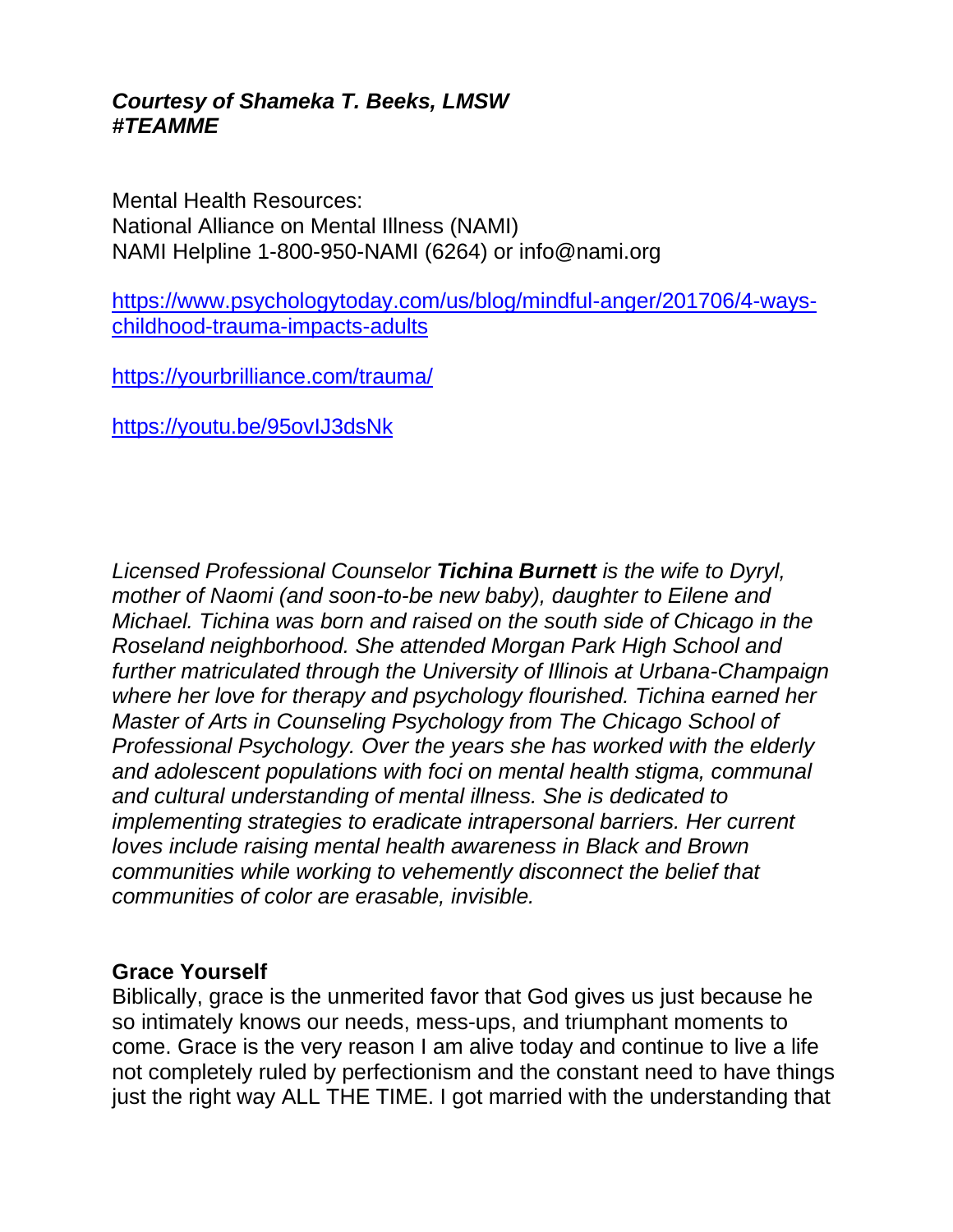grace would need to be extended far beyond what I even knew I thought I could bear, and that it would take God to move me beyond my single habits to love my husband wholly. It has not been a cake walk. However, I like cake and I like walking, so I am in this good thing here for the long haul. Grace is how you will make it through each day if you give yourself enough of it to balance out how critical you are of yourself versus how much external and self-correction you allow into your life.

I passionately believe that when you allow yourself to make mistakes, examine the intentionality beneath your choices, and exert the energy to understand that everything will not always measure up to your standards, that you exact and accomplish some form of freedom. Grace allows you to be yourself, while also operating in wisdom and discernment that continually keeps you on the learning wheel. There is no "arrival," but there is more self-appreciation and empathy on the end of GRACE.

## **Comfort**

Sometimes I am absolutely amazed at the lengths we will explore to ensure that others around us are comfortable, and yet we will walk in the room with discomfort, anxiety, and shoulders so hunched, we can see carpet fibers. There is nothing in this world more important than your ability to competently navigate your environment and to do so, you must establish effective, efficient boundaries that yield to your needs and that are parallel to maintaining healthy, happy relationships. If you find yourself uncomfortable around certain people or even hesitate at the thought of interacting with them, ask yourself why and be honest about the answer.

Here are a few ways to delightfully find comfort while making sure you are still healthy and looking out for yourself:

1. Take inventory of your friend group. Are these people that help, challenge, and affirm you? Do they give you great advice or gas you up when you know you should be making more rational choices?

2. Are you frequently in groups where you are forced to make decisions you do not necessarily agree with? What about peer pressure moves you to discomfort, but also makes you desire so deeply to please others?

3. Have you experienced any trauma associated with others' comfort? Friendship loss, loss of familial connection? If so, evaluate how that made you feel. Potentially seek the assistance of a therapist and determine how you can move forward without the feelings of guilt associated with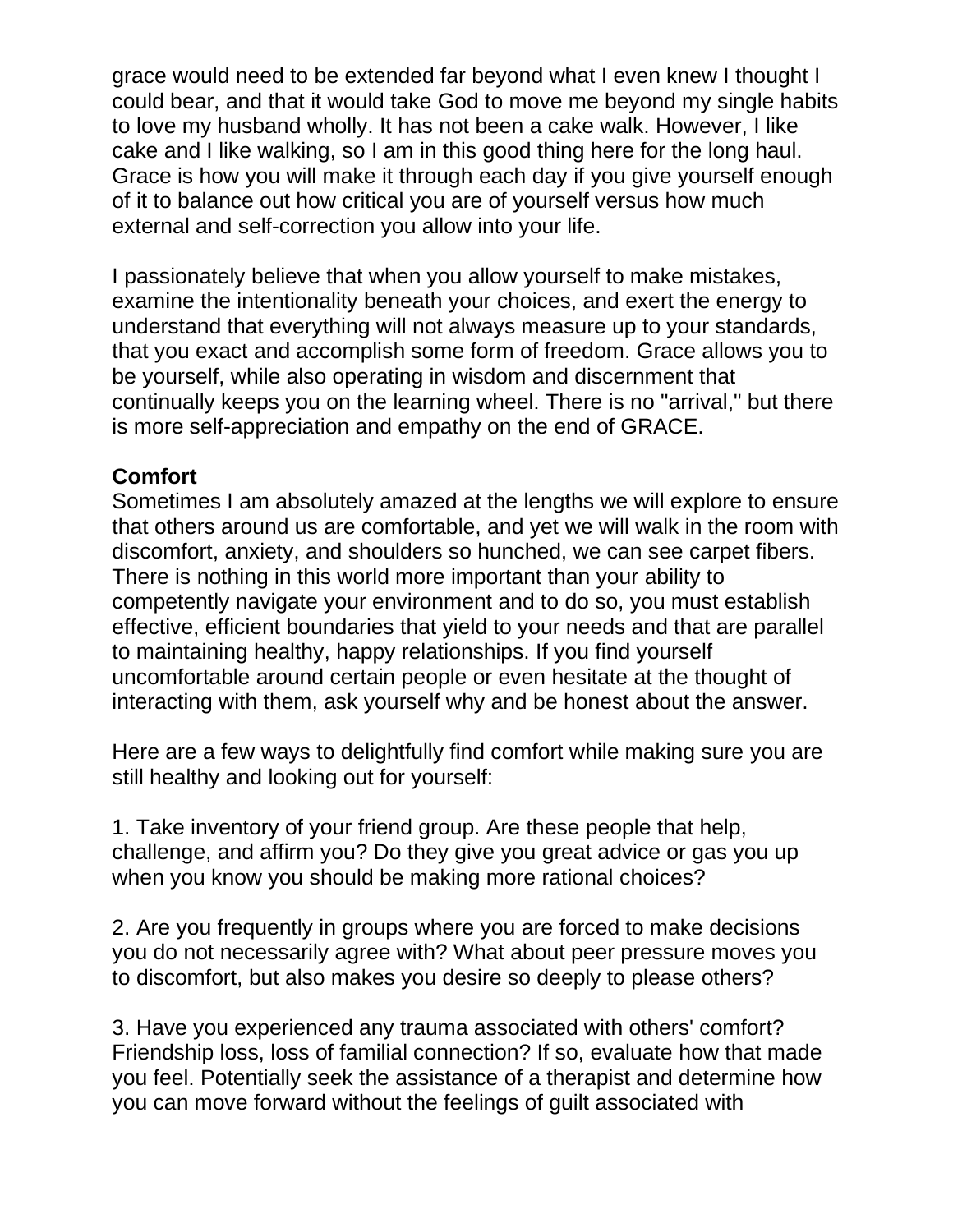displeasing someone. It may also be helpful to sit and examine what makes you happy as you live your life each day.

*Nicola Ellis is a Licensed Clinical Social Worker and founder of Ellis Clinical Services LLC. She is licensed to provide therapy services in the states of Illinois and North Carolina. Nicola has more than 10 years of experience and specializes in working with domestic violence victims, minority/racial identity issues, women's issues, life/transitional issues, as well as trauma and grief/loss. She also provides clinical supervision to LSWs and LPCs across Illinois and is available for consultations and seminars.* 

As a licensed psychotherapist, I often work with adults who feel stressed out and overwhelmed on a consistent basis. It is often to the point they are not sleeping at night, their appetite changes (overeating or under-eating), they feel tired or lethargic, and report an overall lower quality of life.

This is not new considering the fast-paced society we live in today; everything is about instant gratification. People want what they want when they want it … and typically that means right now. Oftentimes, this means jumping from one thing to the next, to the next, to the next and so on. This leads to over-commitment. You do not want to disappoint family, so you say yes. You do not want to disappoint friends, so you say yes. You do not want to disappoint coworkers, so you say yes. You do not want to disappoint partners, spouses, significant others, children, stepchildren, nieces, nephews, cousins, so you say yes.

Continuing to say yes, even when you are at your worse, can be a lack of boundaries. It is important for your own mental health, self-care, and sanity to have boundaries. I know you have heard it all before, "you can't pour from an empty cup", "we have to put ourselves first", "if we don't take care of us then who will?" In addition to these sayings, I am adding another one:

### **No is a complete sentence!**

Have you noticed that when you make the decision to finally say no, you feel the need to explain your no? "I can't because ...". "I won't make it because ...". "I would but …". "I don't want to because …".